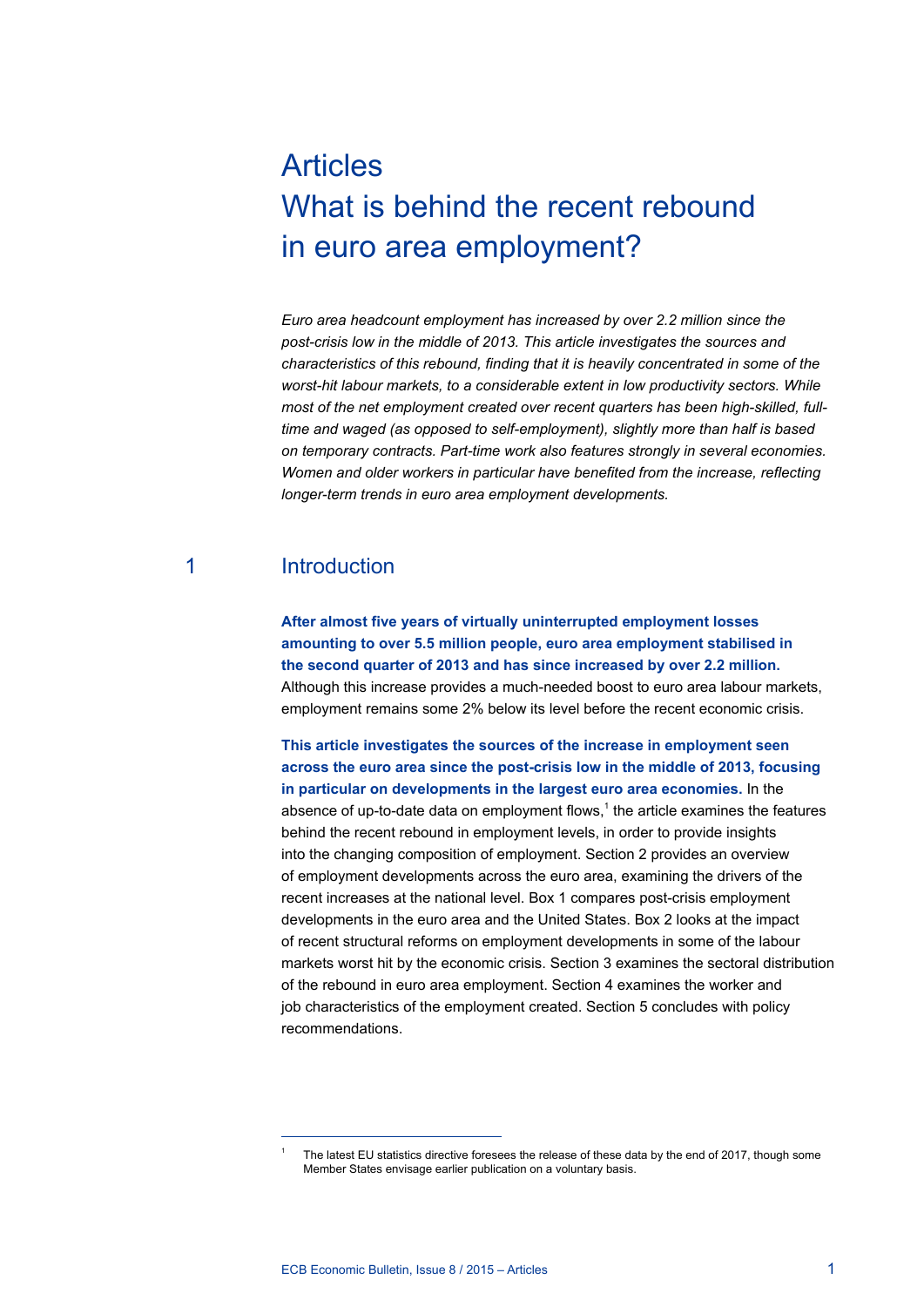## 2 Recent euro area employment developments

**Over the course of the economic crisis between the second quarter of 2008 and the first quarter of 2013, euro area employment levels fell by almost 4% from their pre-crisis peak (see Chart 1), reflecting a decline of more than** 

## **Chart 1**

Euro area employment and hours worked since the start of the economic crisis



Sources: Eurostat and ECB calculations.

**5.5 million in headcount employment.** Total hours worked fell even further, however, and remain around 6% below their pre-crisis peak more than seven years later, reflecting considerable labour shedding and a marked and persistent reduction in hours worked per person. The stronger decline in hours worked in part reflects the changing sectoral composition of employment (see Section 3).

**Since hitting a post-crisis low in the second quarter of 2013, euro area employment has shown continued quarter-on-quarter expansion: by the summer of 2015 an additional 2.2 million people were employed across the euro area.** If the current rates of employment growth (of just under 0.2% quarter on quarter since the start of the rebound) continue, euro area headcount could reach pre-crisis levels by the middle of 2018. Nevertheless, the employment recovery seen in the euro area to date has been considerably more muted than the marked expansion in US headcount (see Box 1).

## **Box 1**

A tale of two crises: recent developments in euro area and US employment

### **The crisis took a heavy toll on employment levels in both the euro area and the**

**United States.** At their worst points, the United States lost almost 8 million jobs (i.e. around 5.5% of the total prior to the recession), while euro area lost around 5.5 million (almost 4%). Chart A shows that the cyclical dynamics of euro area and US employment after the start of the 2008-09 recession (which began one quarter earlier in the United States than in the euro area) were rather different.<sup>2</sup> After a much swifter and stronger decline in the immediate aftermath of the recession, US employment has rebounded strongly since the start of 2011. More than 10 million jobs have been created, thus outstripping pre-crisis employment levels by almost 2%. In the euro area on the other hand, headcount employment remains 2% below pre-crisis levels, following a more protracted crisis period which included the global recession and a second euro area recession between the fourth quarter of 2011 and the first quarter of 2013. This is despite the addition of 2.2 million jobs observed since the employment trough, which was only reached in the middle of 2013.

<sup>2</sup> US employment data refer to the total number of jobs held (and thus may include a small proportion of people with more than one job). For the euro area, data refer to total headcount employment.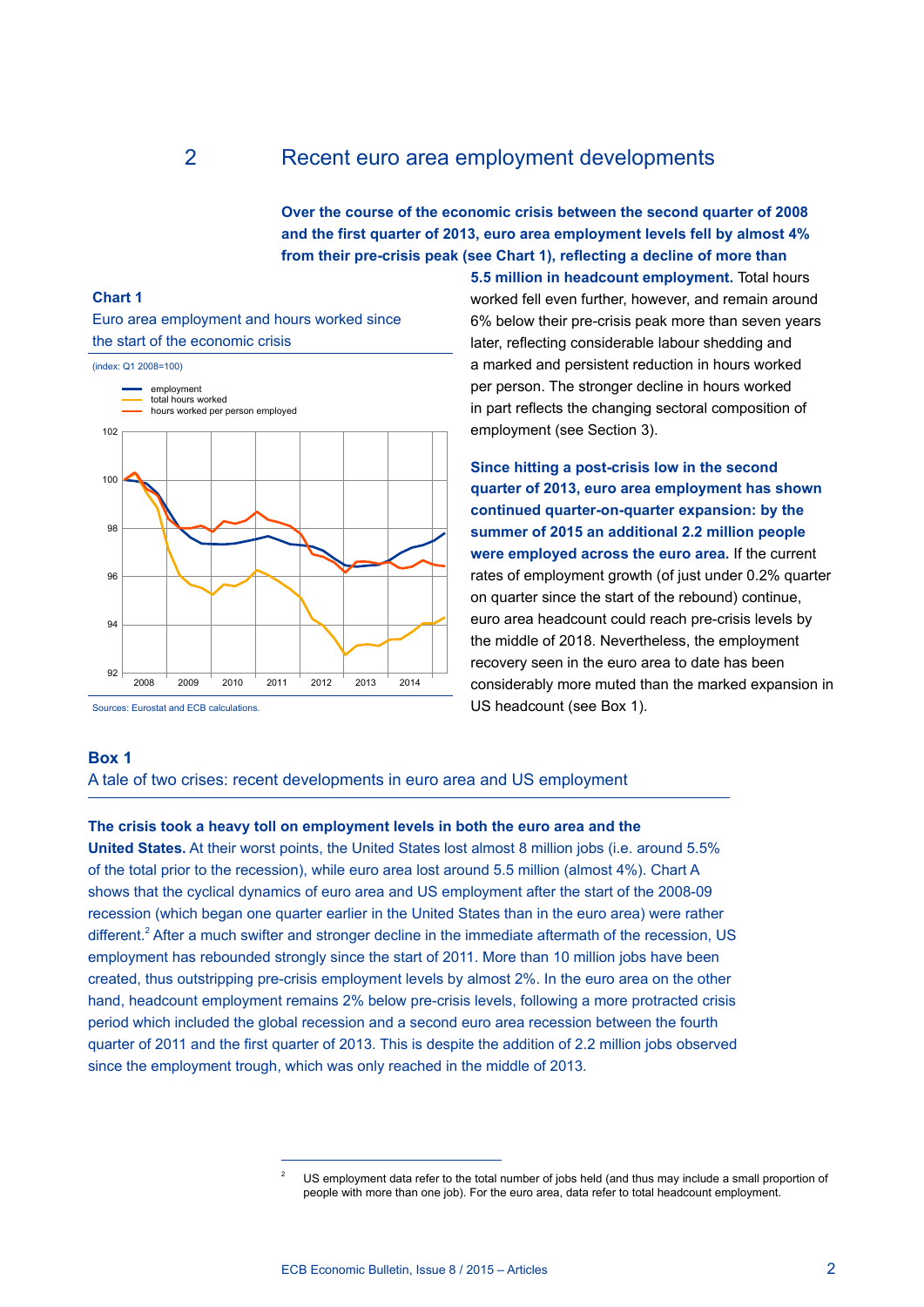## **Chart A**

Development of employment and average weekly hours since the onset of the global recession in 2008



Sources: Eurostat, US Bureau of Labor Statistics and ECB staff calculations.

Notes: The euro area pre-crisis peak in GDP was in the first quarter of 2008 and the US peak in the fourth quarter of 2007. For the United States, average weekly hours per person refers to total private industries.

**The stronger labour market reaction seen in the United States is not a reflection of a sharper cyclical downturn**. In fact, real GDP declined more strongly in the euro area as a result of the global economic and financial crisis than in the United States, with output falling by 5.8% peakto-trough in the euro area, compared with 4.2% in the United States. In part, the more muted headcount adjustment seen in the euro area, particularly over the course of the 2008-09 recession, is likely to reflect the greater emphasis placed on adjustments to average working hours. $^3$  Chart A shows that average weekly hours per person declined more sharply in the euro area than in the United States following the onset of the 2008-09 recession, and are still far below pre-crisis levels.

**Different labour cost dynamics in the euro area and the United States are likely to have contributed to the different developments in employment (see Chart B).** Euro area labour costs rose strongly in the first part of the crisis on the back of contracting productivity, reflecting stronger labour hoarding than in the United States. Wage growth in the euro area (as measured by the annual growth rate of compensation per employee<sup>4</sup>) has averaged around 1.9% since the onset of the global recession – albeit with some slowing in the rate of growth following the start of the second euro area recession in the fourth quarter of 2011 – compared with 2.3% in the United States. Taken together with the impact of adverse productivity developments as a result of

In both economies, firms responded to the recession by reducing employees' average working hours. However, in the United States this effect was dwarfed by the much greater contribution of job shedding to the reduction in total hours worked, while in the euro area (particularly in the industrial sector) a greater proportion of the reduction in total hours worked was achieved through reductions to the average weekly hours of employees – often as a result of publicly-funded short-time working schemes. See also the box entitled "Labour market developments in the euro area and the United States since the beginning of the global financial crisis", *Monthly Bulletin*, ECB, August 2013.

<sup>4</sup> Profiles are similar regardless of whether persons employed or hours worked are used.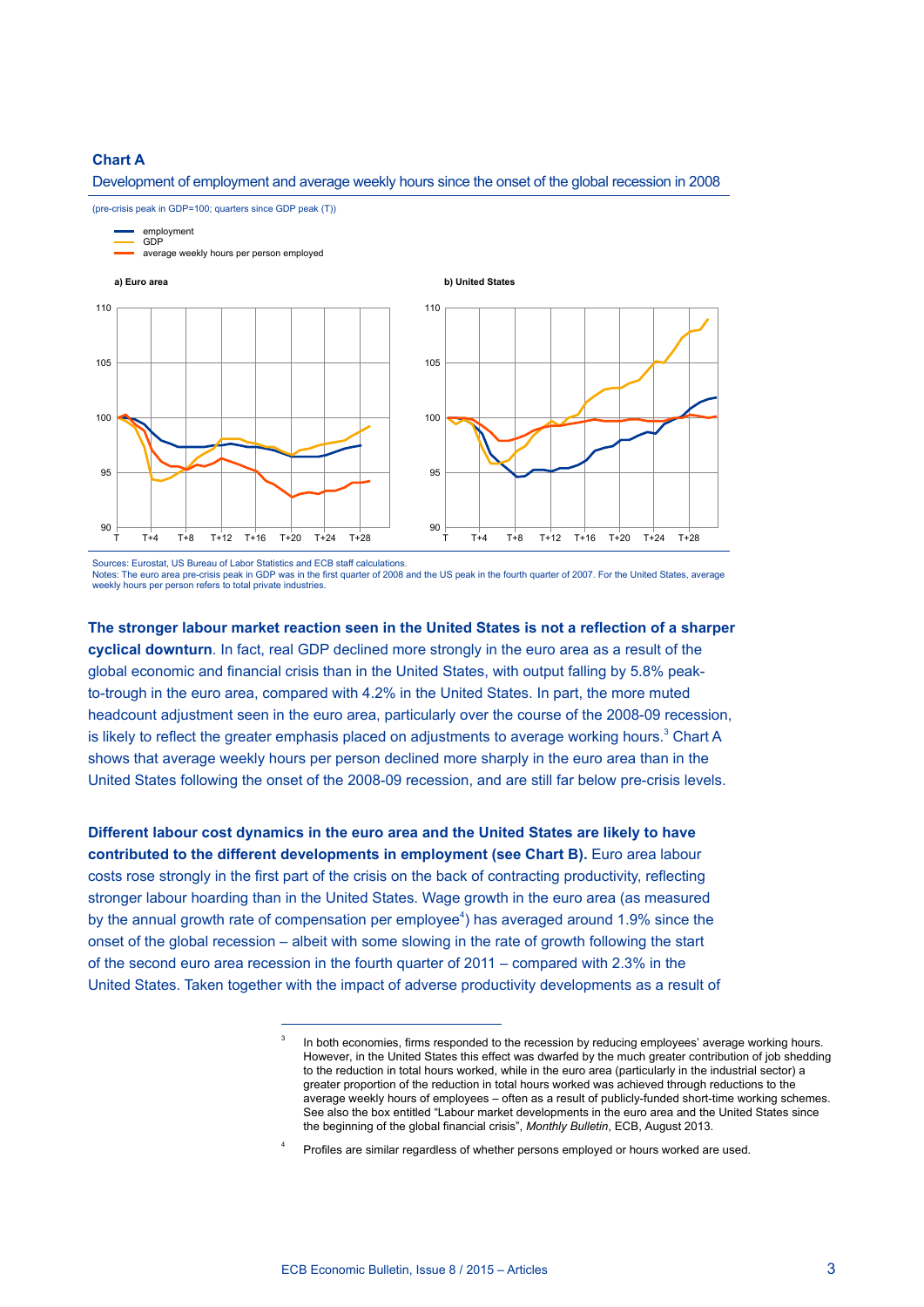## **Chart B**

Development of labour costs, productivity and compensation since the onset of the global recession in 2008



Sources: Eurostat, US Bureau of Labor Statistics and ECB staff calculations. Notes: The euro area pre-crisis peak in GDP was in the first quarter of 2008 and the US peak in the fourth quarter of 2007. Productivity growth is inverted, since positive productivity growth helps contain unit labour cost growth.

strong labour hoarding (particularly at the beginning of the crisis) however, this helps to explain the stronger overall growth in unit labour costs in the euro area since the onset of the crisis. Unit labour costs have increased on average by around 1.7% year-on-year in the euro area, compared with

## **Chart C**

Levels of employment protection





Sources: OECD and ECB calculations.

Notes: EPL summary indicators are from the 2013 update to the OECD/IDB Employment Protection Database. Data for Slovenia refer to 2014. Cyprus, Latvia, Lithuania and Malta are not shown, owing to a lack of EPL data. "EPL for permanent workers" refers to the degree of protection afforded to (and dismissal costs for) workers on permanent (open-ended) contracts against individual and collective dismissal. A similar picture emerges when coverage for temporary workers is considered (although the differential is greater still).

1.3% in the United States. Meanwhile, in the United States, stronger growth in compensation per employee has been offset to a greater extent than in the euro area by stronger productivity developments, which have helped contain growth in unit labour costs.

**Institutional factors are also likely to explain part of the markedly stronger rebound in employment seen in the United States since the global recession.** In addition to the widelycited greater reliance on publicly-supported short-time working in the euro area, employment protection legislation (EPL) afforded to US workers is markedly weaker than that given to euro area workers. Using the OECD summary indicators of EPL for the 15 euro area countries for which data are available, Chart C shows that even the euro area countries with the lowest levels of EPL (Estonia, Ireland and Finland) offer considerably more protection to permanent workers than the United States. The EPL metric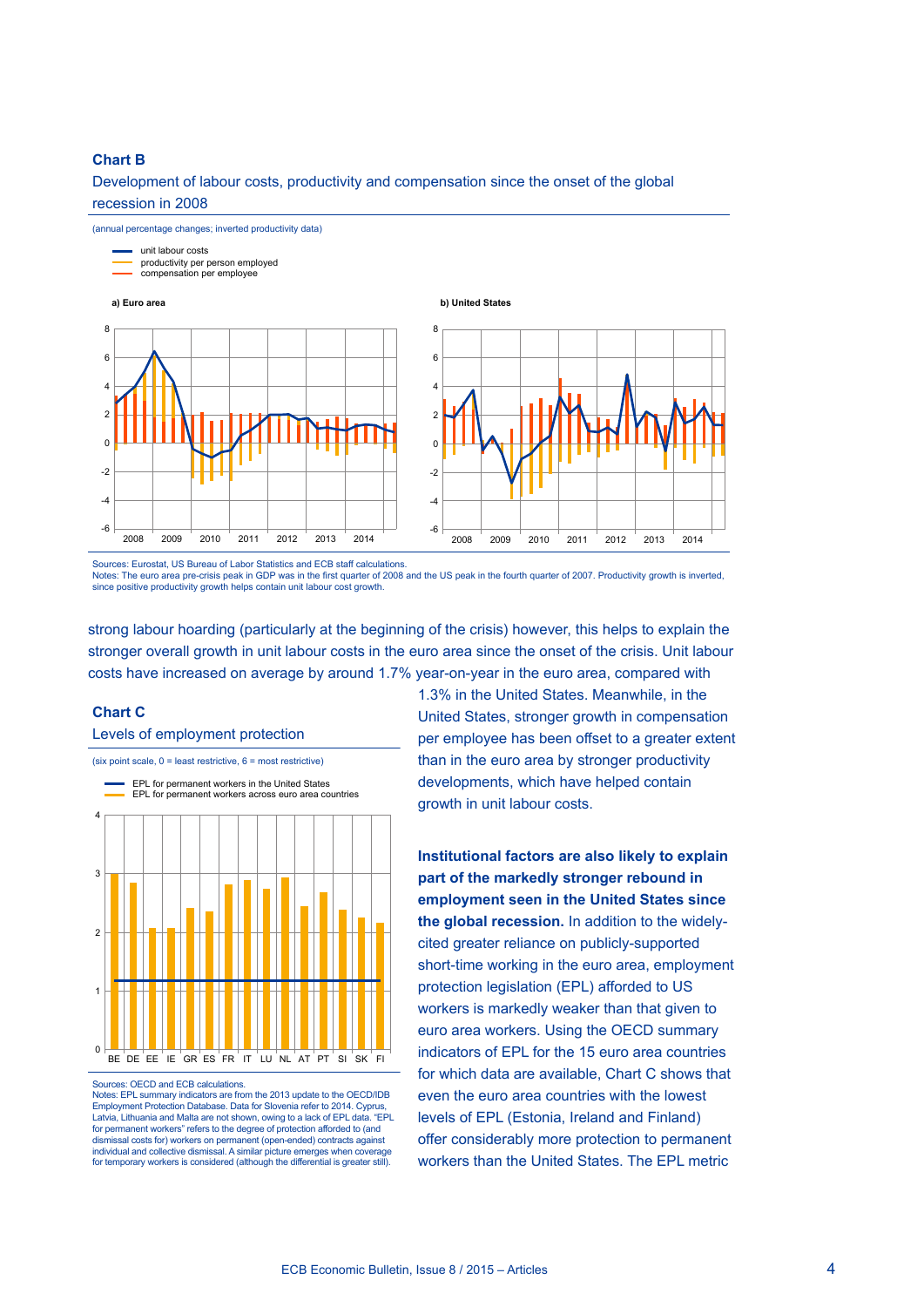of these three euro area countries falls just outside one standard deviation away from a synthetic euro area average, while for the United States it falls three standard deviations away.<sup>5</sup> EPL is likely to dampen the employment response during temporary downturns. However, if it impedes firm-level restructuring in the face of longer-lasting changes in activity or reduces firms' incentives to hire (owing to potentially high costs of adjustment $^6$ ), EPL may prolong the adjustment period, resulting in a slower and lower rebound in aggregate employment.

**In the euro area, the stronger employment protection given to workers and broader reliance on job-saving short-time working schemes helped dampen the loss of employment during the early phase of the crisis.** However, high levels of EPL and the protracted use of short-time working in some euro area economies may have also slowed labour market adjustment in the euro area<sup>7</sup> and further hindered the structural reallocation of labour towards stronger growing firms and sectors in the recovery.<sup>8</sup>

**Overall, the typically more flexible US labour market helped to bring about considerably faster employment adjustment over the crisis and a more rapid rebound in employment growth than that seen in the euro area.** The swifter post-crisis adjustment in the United States appears to reflect the combination of the stronger and faster rebound in economic activity, proportionally smaller adjustments in hours worked per employee, the lower level of employment protection and a stronger contribution of productivity developments as a means of containing labour cost growth. Consequently, US employment is now 2% above its pre-crisis levels, weekly hours per person have started to rebound and labour cost growth remains contained.

> **Two large euro area economies – Germany and Spain – have contributed almost two-thirds to the total increase in euro area headcount since the second quarter of 2013 (see Chart 2 and Table 1), with increases in employment levels of 592,000 and 724,000 people respectively.** This reflects more than large country effects – over the same period, employment levels in France and Italy rose by only 190,000 and 127,000 people respectively, accounting for around 15% of the total euro area increase. The other countries contributed a further 252,000 in total, following strong cyclical rebounds in employment in many of the countries hardest hit by the crisis.

> **A notable feature of the recent rebound has been the marked increases in employment in several of the formerly stressed economies, where employment had been particularly hard hit by the crisis**. While, in terms of net job creation, the

<sup>5</sup> Similar results can also be arrived at using EPL for those employed on temporary contracts, despite considerable cross-country heterogeneity and marked efforts to improve employment flexibility in many euro area countries in recent years.

<sup>6</sup> See Blanchard, O. and Wolfers, J., "The Role of Shocks and Institutions in the Rise of European Unemployment: The Aggregate Evidence", *The Economic Journal*, Vol. 110, No 462, Conference Papers, 2000, pp. C1-C33.

As suggested by Mario Draghi in his speech, "Unemployment in the euro area" at the Federal Reserve Bank of Kansas City Economic Policy Symposium, Jackson Hole, 22 August 2014.

<sup>8</sup> See, for instance, Bartelsman, E.J., Gautier, P.A. and de Wind, J., "Employment Protection, Technology Choice, and Worker Allocation", *De Nederlandsche Bank Working Paper*, No 295, May 2011.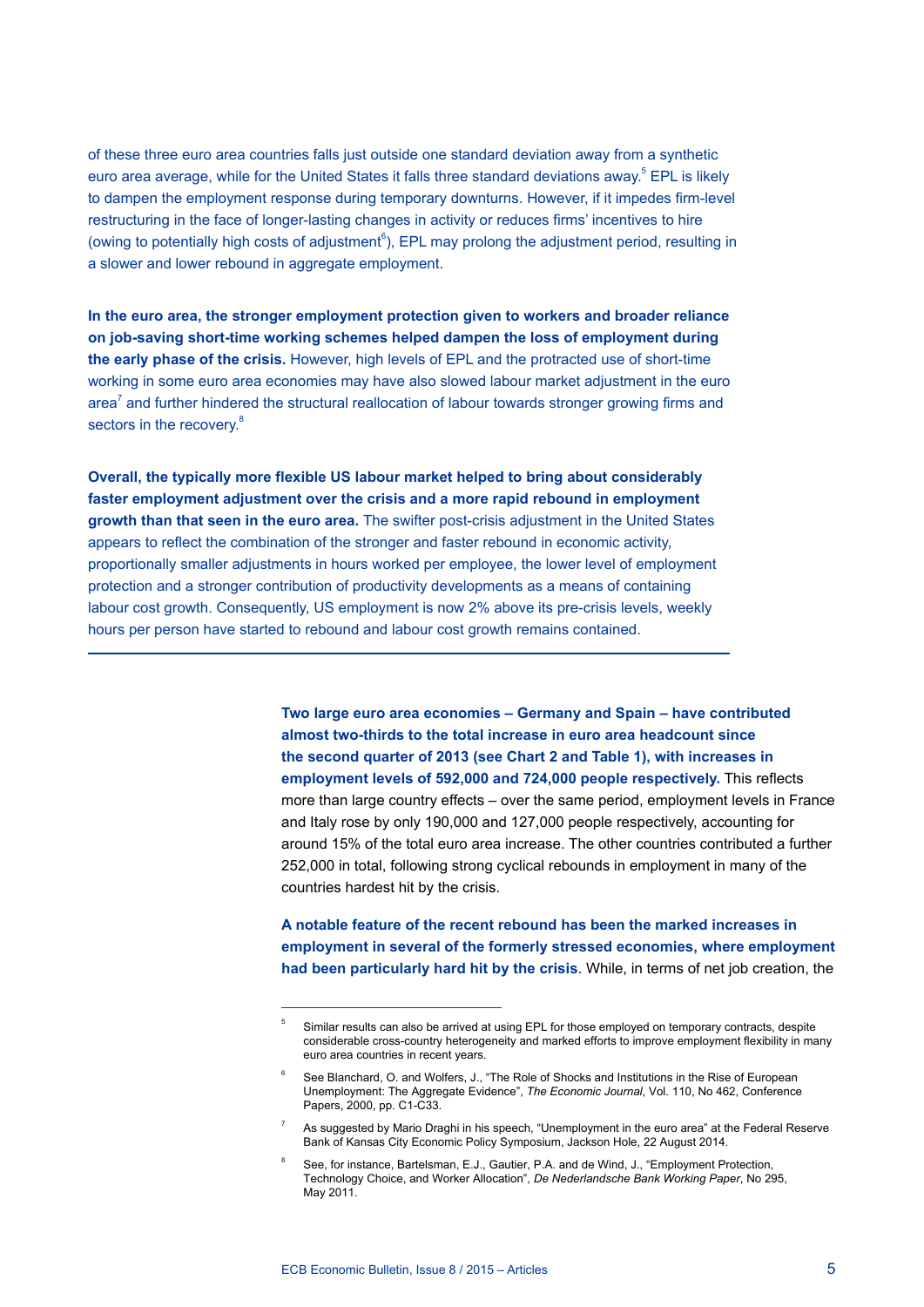

Evolution of euro area headcount and country contributions since the start of the economic crisis

Sources: Eurostat and ECB calculations.

Note: The crisis begins after the euro area peak in GDP.

recent rebound in Spain appears particularly strong (generating just over one-third of the total euro area increase observed between the second quarters of 2013 and  $2015$ ),  $9$  the headcount increase offsets less than one-fifth of the total employment loss incurred over the course of the crisis in that economy (see Chart 3).<sup>10</sup>

## **Chart 3**

Deviation of employment from its pre-crisis peak and changes since the second quarter of 2013

(percentage deviation from pre-crisis peak in employment; countries ranked by size of rebound by Q2 2015)



Sources: Eurostat and ECB calculations.

Notes: Pre-crisis peaks are country-specific and lie between the first quarter of 2007 and the second quarter of 2009, to allow for an earlier or lagged impact of crisis. The latest data for Luxembourg refer to the first quarter of 2015.

As such, the recent Spanish expansion outstrips even the strong net increase observed in Germany over the same period, despite the considerable difference in size between the German and Spanish labour markets. Germany's labour force and working age population are around double the size of Spain's.

<sup>&</sup>lt;sup>10</sup> See, for example, the article entitled "The impact of the economic crisis on euro area labour markets", *Monthly Bulletin*, ECB, October 2014.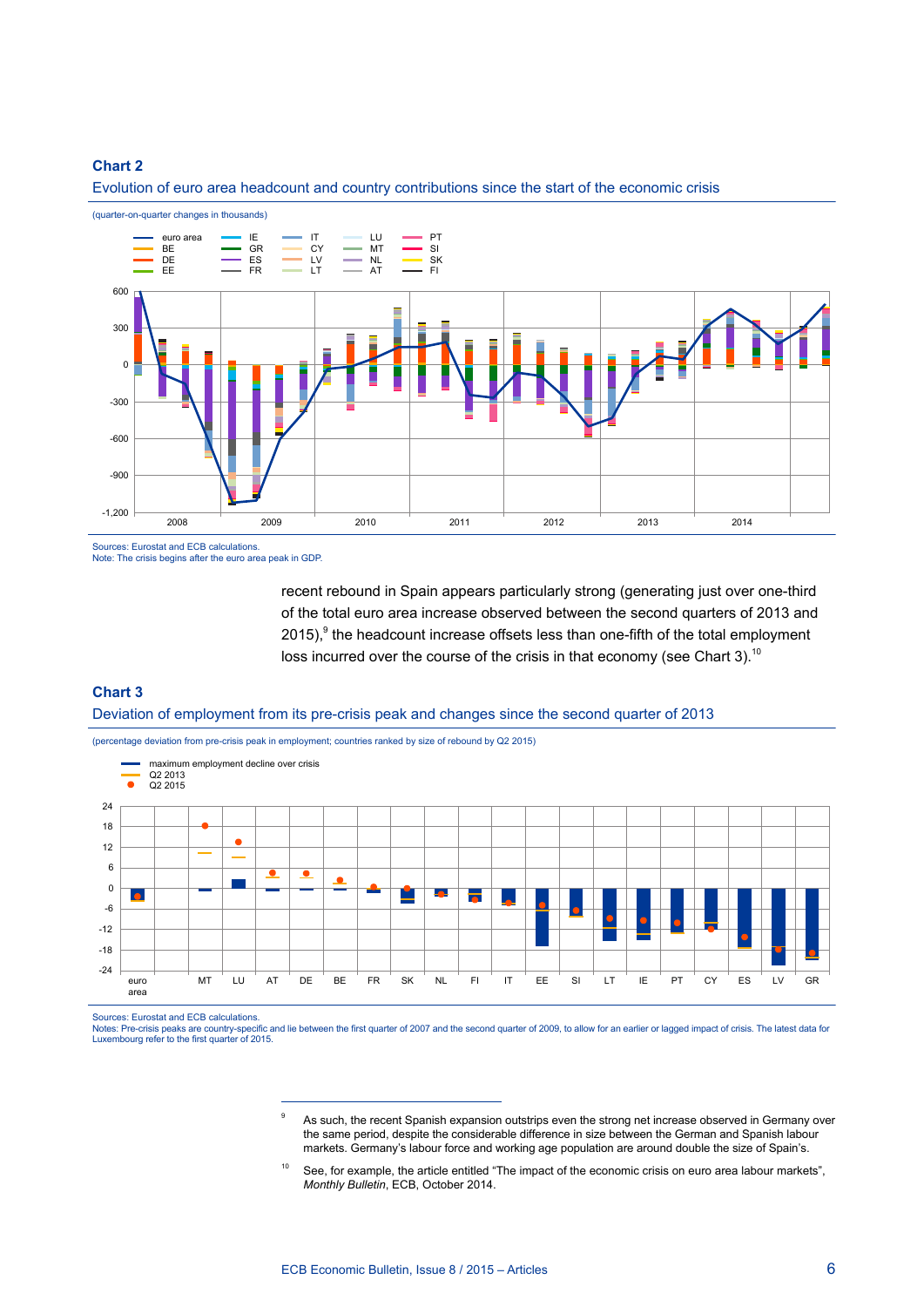## Employment developments in selected euro area countries



Note: The latest observations are for the second quarter of 2015.

**As well as Spain, the euro area employment rebound has also been boosted by significant headcount increases in Ireland, Greece and Portugal.** Together, these three economies have contributed around 15% of the growth in euro area headcount seen since the second quarter of 2013. This magnitude is similar to the combined rise generated by the two much larger economies of France and Italy over this period, albeit following very different employment growth profiles over the course of the crisis.

**Chart 4 shows distinct employment profiles for the four largest euro area economies since the start of the crisis.** Whereas German headcount has increased almost uninterrupted since the onset of the recession in 2008, Spain suffered ongoing job losses until the recent turnaround. Consequently, employment in Germany is now 5% above pre-crisis levels (outpaced only by Luxembourg and Malta), while in Spain it remains 15% below its pre-crisis peak despite the recent strong recovery. In France, headcount has

surpassed pre-crisis levels slightly, in large part supported by considerable increases in public sector employment (see Table 1). In Italy, the crisis has had a significantly more persistent adverse impact on total employment, which has remained largely unchanged, in contrast to both aggregate euro area developments and those in many of the smaller euro area economies.

## **Box 2**

Labour market reforms in Ireland, Spain and Portugal

**This box takes stock of the main labour market reforms undertaken in Ireland, Spain and Portugal in the period 2011-14.** In all three countries – and particularly in Spain and Portugal, which had more rigid labour markets than Ireland – the reforms were designed to improve the functioning of labour markets and enhance employability.

**Although it is not yet possible to draw firm conclusions, these reforms may be linked to the recent positive labour market developments observed in these countries, as reflected in the swift reaction of employment and unemployment to GDP growth (see chart).**  Nevertheless, some of the pre-crisis problems in Spain and Portugal still largely persist, for example significant labour market segmentation, evidenced by the larger share of temporary jobs among the employment created. At the same time, the unemployment level remains very high. While the current signs of employment recovery are encouraging, further policy actions are needed in these countries to address the remaining rigidities and inefficiencies.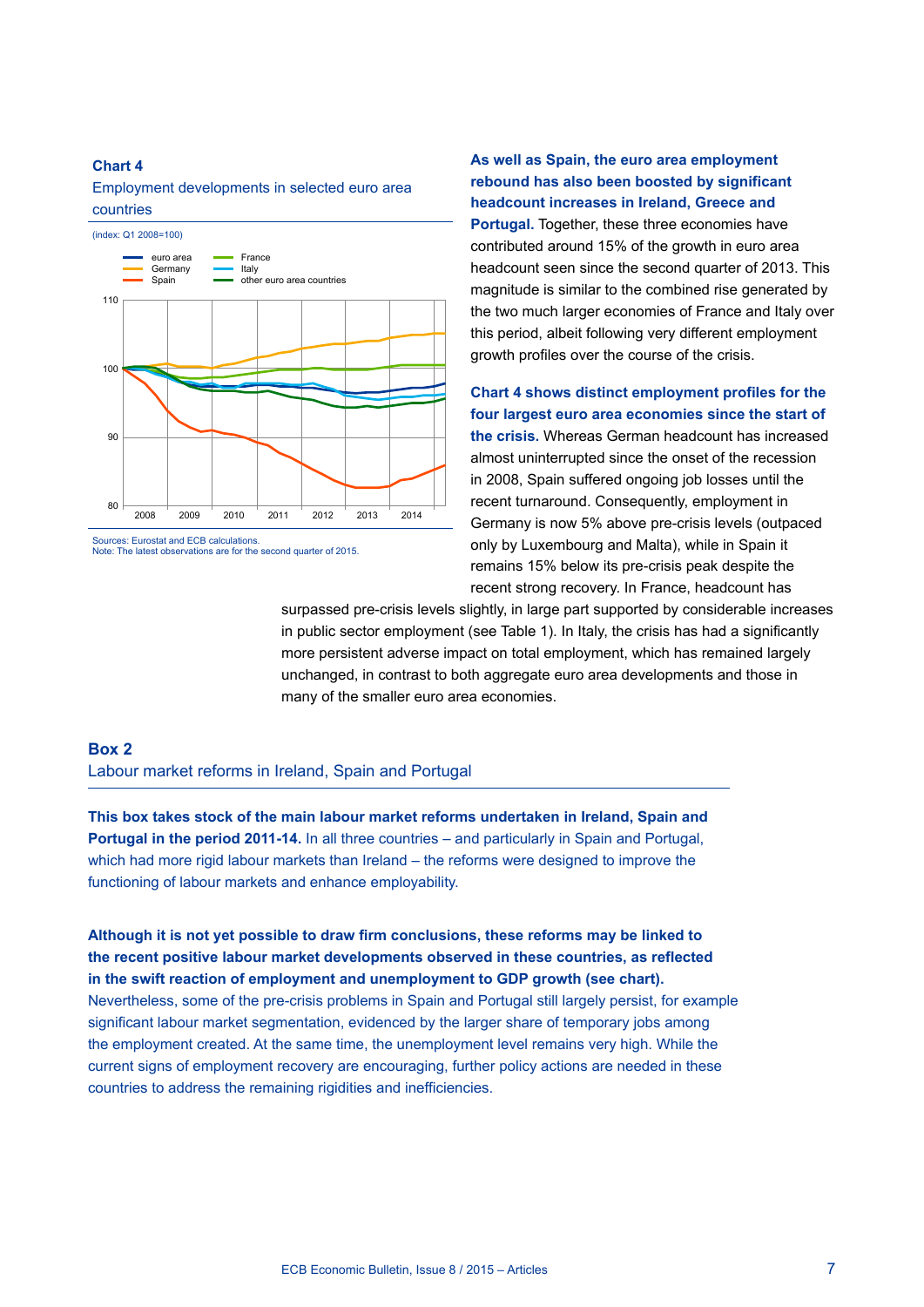## **Ireland**

**The reform effort in Ireland over this period had two main aims: improving the efficiency of the wage-setting system and strengthening active labour market policies.**

**The reform of the collective bargaining system mostly concerned the revision of regulations setting minimum wages and working conditions in some sectors by means of Employment Regulation Orders (EROs) and Registered Employment Agreements (REAs).** The reform streamlined the number of sectoral minimum wages and limited their scope of application. It also increased the adaptability of the agreements to changing economic conditions. These reforms were overtaken by judicial developments in 2011 and 2013, when EROs and REAs were ruled unconstitutional.

**Active labour market policy measures were implemented with a view to improving activation of the unemployed and increasing employability.** The objectives of the measures included better profiling of the unemployed. A single point of contact for all employment and income support matters was created in 2012 and this scheme has since been gradually rolled out.

**Compared with Ireland, the reform efforts of Spain and Portugal encompassed a much larger spectrum of labour policies, which was necessary in order to address significantly greater inefficiencies and rigidities in the labour market.** In Spain and Portugal, labour market reforms were mainly aimed at improving hiring on open-ended contracts, increasing efficiency in the collective bargaining system, increasing working time flexibility, strengthening active labour market policies and reducing distortions in the unemployment benefits system.

## **Spain**

**Many measures designed to facilitate hiring on open-ended contracts were introduced in Spain.** The definition of fair dismissal for economic reasons was clarified, and collective dismissals were eased by eliminating prior administrative authorisation. Severance payments for those on permanent contracts were also reduced. The maximum duration of fixed-term contracts was reduced and a new type of employment contract with a one-year trial period was introduced. To address segmentation and improve hiring on open-ended contracts, temporary fiscal measures were introduced. In 2014 the government introduced a flat rate of €100 for employers' social security contributions for all new employees on permanent contracts, subject to net job creation. In 2015 a new measure replaced the flat rate, which exempts the first €500 earned from employers' social security contributions.

**Working time flexibility was improved by removing the administrative authorisation needed to reduce working time for technical, economic and organisational reasons.** Measures were also introduced to allow a more irregular distribution of working hours throughout the year.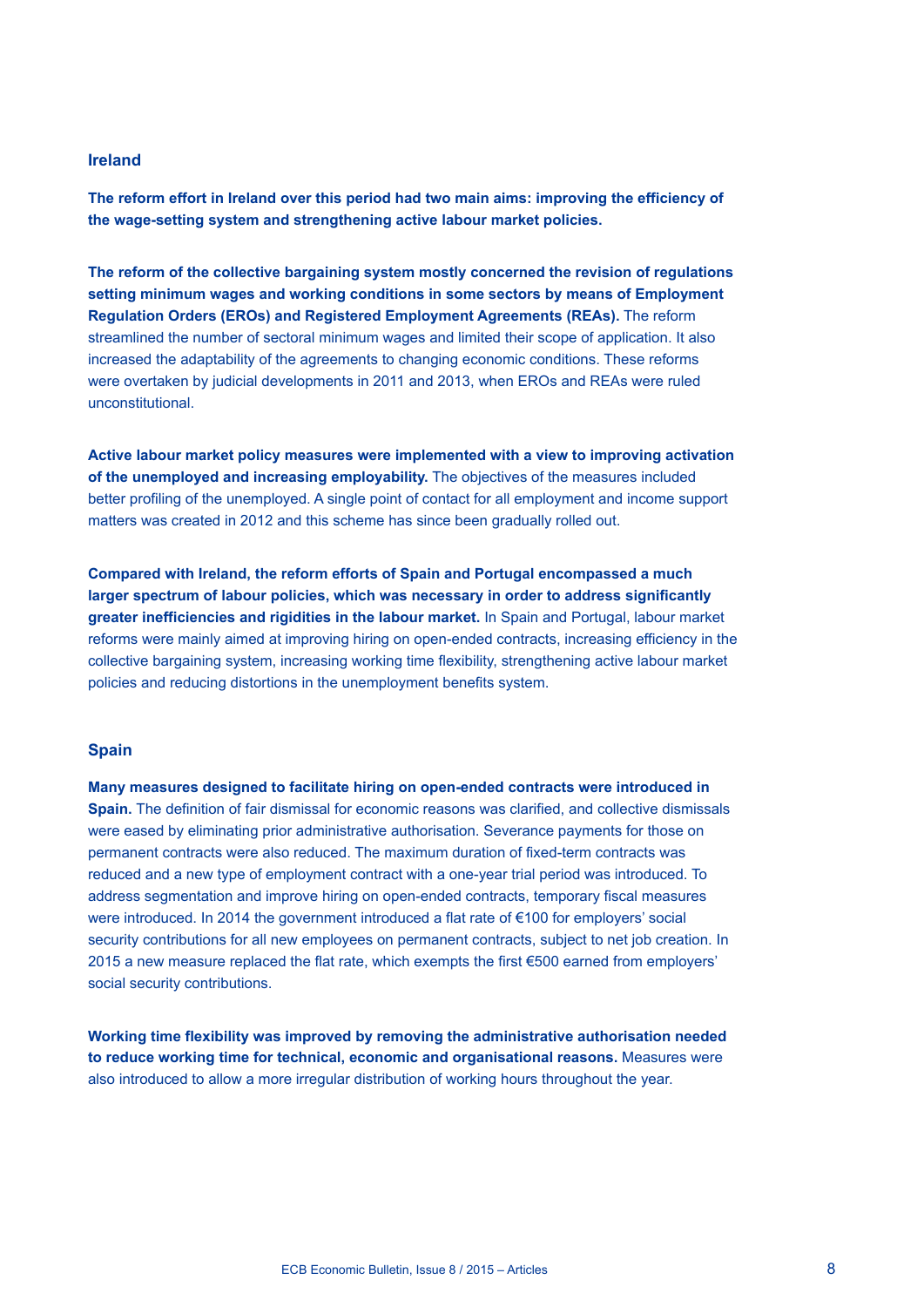**The reform of the collective bargaining system removed the favourability clause in higherlevel collective agreements.** Firm-level collective agreements were given priority over any sectoral or regional agreements. The reform also widened the applicability of opt-out clauses from a sectoral agreement and discontinued the indefinite survival of collective agreements that had expired but were not renewed (*ultraactividad*).

**In terms of active labour market policies, job search conditionality was strengthened and access to apprenticeship contracts was made easier.** Temporary work agencies were allowed to work as recruitment and placement agencies. Financial assistance to the long-term unemployed was increased and activation enhanced. Employment measures were implemented to facilitate employment on open-ended contracts.

## **Portugal**

**The strictness of employment protection legislation was reduced by cutting severance payments and relaxing the definition of individual dismissal.** The definition of legal dismissal based on economic reasons and competency was also relaxed. Severance payments were reduced, with accrued rights being protected in order to limit potential negative effects of the reform during the crisis.

**The level of unemployment benefits was reduced, while coverage was increased in order to strengthen social safety nets.**

**Working time flexibility was enhanced by reducing overtime premiums and introducing time accounts agreed between employer and employee.** Working time was increased by eliminating four national holidays and three annual leave days, which were previously accumulated on the basis of a low absence record.

**Wage-setting measures were implemented in 2012 and 2014.** Extensions of collective agreements were limited in 2012 by the introduction of a representativeness criterion that had to be fulfilled for an agreement to be considered for extension. Other measures implemented in 2012 to promote collective bargaining at the firm level include the possibility for sectoral collective agreements to set out the conditions under which deviations from the agreement can occur at the firm level, and the widening of the scope for unions to delegate to works councils the possibility of concluding collective agreements. In 2014 the survival of collective agreements was shortened. The measures concerning extensions of collective agreements were partly reversed in 2014.

**Measures to revamp the role of public employment services and improve the effectiveness of active labour market policies were also implemented.** Training programmes were streamlined, focusing on sort-term modules and covering more unemployed people. Hiring incentives were introduced and internship programmes were created to support the employment of young people.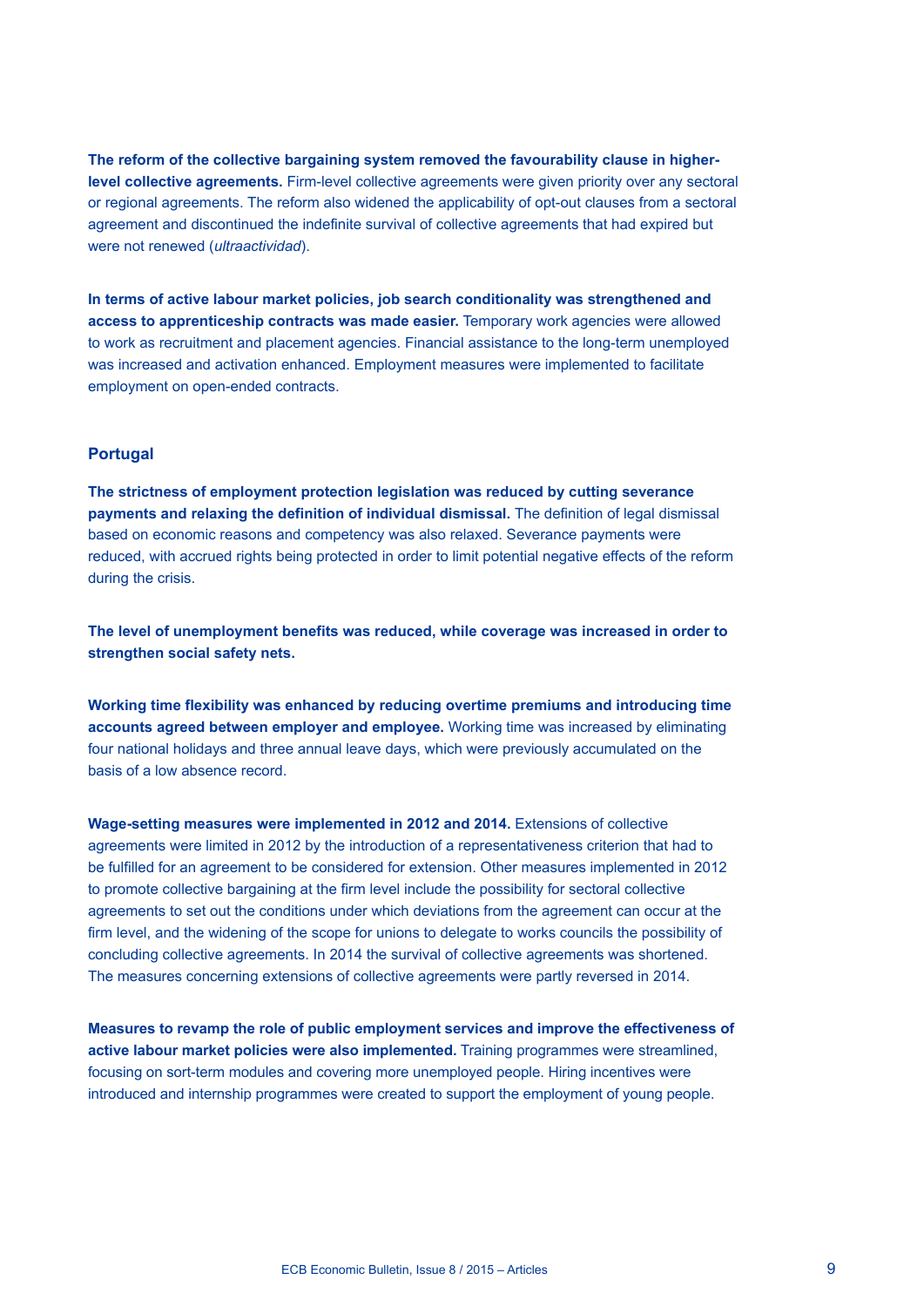Residuals from the relationship between changes in the employment rate and GDP growth before and after the crisis



Sources: Eurostat and ECB calculations.

Note: Based on a static relationship between changes in the employment rate and percentage changes in GDP for the period between the first quarter of 1999 and the second quarter of 2015.

# 3 Sectoral drivers of the employment increase

credible and irreversible manner.

**By far the largest sectoral contributor to the euro area's overall employment increase since 2013 has been the services sector.** The market services sector alone has added over 1.5 million to total euro area employment (see Table 1). The

**Overall, these measures show that reform efforts in these three countries were significant, particularly in Spain and Portugal.** It is likely that the implemented measures are having an impact on the pace of employment creation. The chart shows that the residual of a simple employment rate and GDP regression was largely positive on average between the second quarters of 2013 and 2015. While it is not possible to draw any firm conclusions from this partial analysis, the large positive residual could be linked to some extent to the impact of the reforms. At this point in time, what appears important is that implementation of reforms continues apace. The impact of labour market reforms should be significant in the medium term if further policy measures, in particular those which address segmentation and remaining distortions in wage setting, continue to be implemented in a

#### **Table 1**

Breakdown of euro area net employment creation by sector and country from the second quarter of 2013 to the second quarter of 2015

(thousands)

|                                           | euro area | <b>Germany</b> | <b>Spain</b> | <b>France</b> | <b>Italy</b> | other euro area<br>countries |
|-------------------------------------------|-----------|----------------|--------------|---------------|--------------|------------------------------|
| Net change                                | 2,158.0   | 592.0          | 724.0        | 190.0         | 127.0        | 525.0                        |
| as a percentage of the euro area increase | 100.0     | 27.4           | 33.5         | 8.8           | 5.9          | 24.3                         |
| Industry excluding construction           | 68.3      | 58.0           | 90.0         | $-71.6$       | $-39.4$      | 31.3                         |
| Construction                              | $-84.3$   | 2.0            | 49.0         | $-81.3$       | $-42.0$      | $-12.0$                      |
| Market services                           | 1,541.6   | 317.0          | 458.0        | 118.6         | 116.0        | 532.0                        |
| of which:                                 |           |                |              |               |              |                              |
| Trade and transport                       | 623.8     | 128.0          | 302.0        | 17.1          | $-50.8$      | 227.5                        |
| <b>ICT</b> services                       | 69.0      | $-13.0$        | 8.0          | 6.0           | 12.7         | 55.3                         |
| Finance and insurance                     | $-63.1$   | $-8.0$         | $-11.0$      | 8.3           | $-10.3$      | $-42.1$                      |
| Real estate                               | 38.9      | 7.0            | 16.0         | $-4.1$        | 7.7          | 12.3                         |
| <b>Business services</b>                  | 873.0     | 203.0          | 143.0        | 91.3          | 156.7        | 279.0                        |
| Non-market services                       | 441.9     | 206.0          | 102.0        | 190.2         | $-5.3$       | $-51.0$                      |
| Other services                            | 151.9     | 21.0           | 35.0         | 20.1          | 66.9         | 8.9                          |

Sources: Eurostat (national accounts data) and ECB calculations.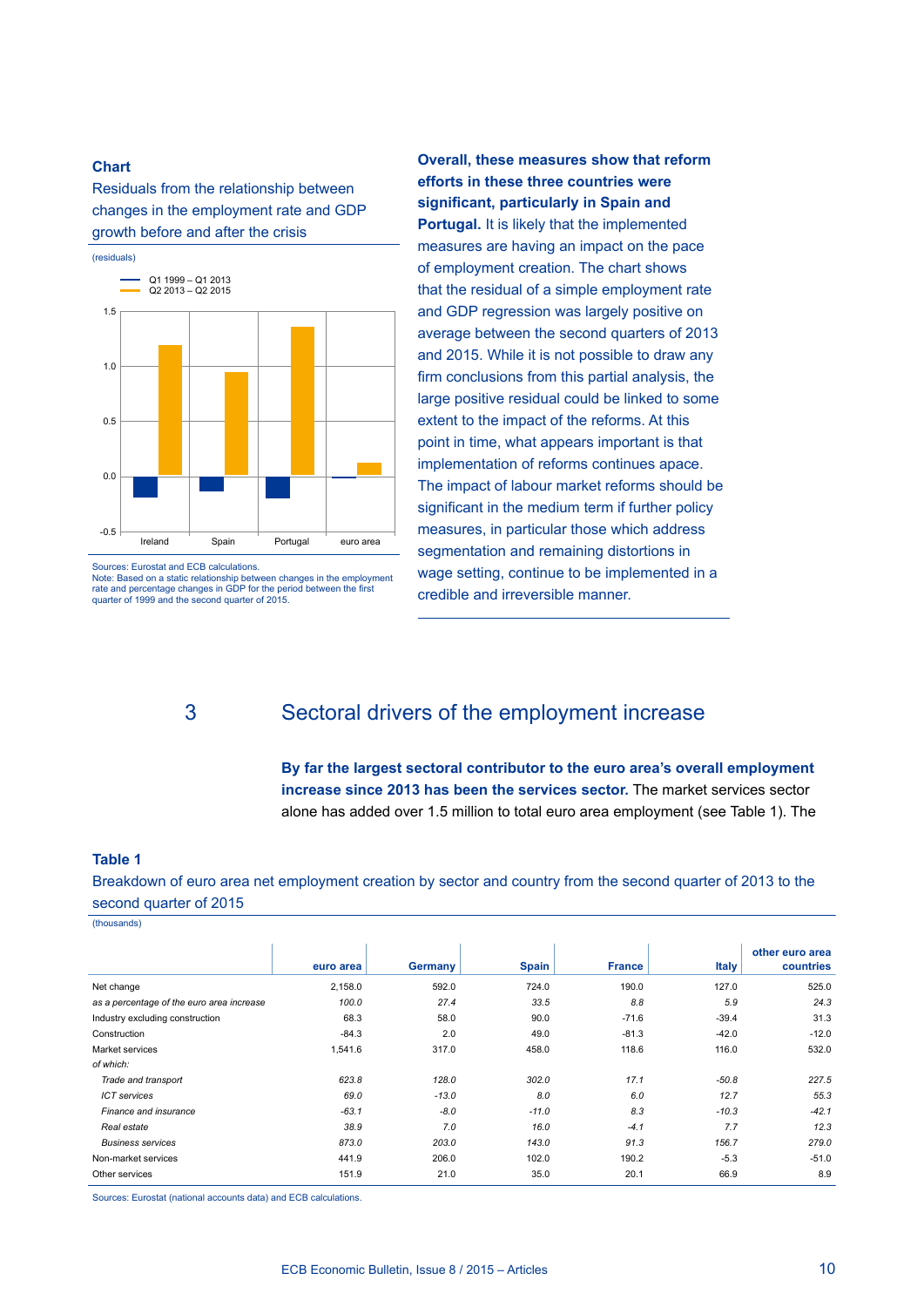dominance of market services is also evident at the national level, with the four largest euro area economies all showing strong headcount increases in this sector. Within the market services sector, the expansion has been heavily concentrated in the larger "business services" and "trade and transport" segments, where activity typically expanded somewhat earlier and more strongly than in other segments. Moreover, at the sub-sectoral level, there appear to be further marked differences in the demand drivers of the recent strong employment growth in Spain compared with Germany and, to a lesser extent, France and Italy. Spain's expansion is concentrated more in the consumer-driven trade and transport segment (a pattern also seen in Estonia, Greece, Latvia, Lithuania and Portugal over the recent rebound), while expansion in the other large economies looks to be tilted towards the business-led, professional, technical and support services sub-sectors. Meanwhile, the finance and insurance sector – which was hit particularly hard over the course of the crisis – continues to act as a drag on euro area employment growth. The majority of countries, including three of the four largest, had lower employment levels in this sector in the second quarter of 2015 than in the second quarter of 2013, despite some small improvements in some countries over recent quarters.

**The non-market services sector and the acyclical other services sector have also made significant contributions to the recent expansion of euro area employment**. Increases in the largely publicly-provided non-market services sector (which includes defence, health and education and other public sector activities) account for around 15% of the total euro area headcount expansion seen since the middle of 2013, and have been particularly large in Germany and France. The change is notably smaller in Spain and even negative in Italy (as well as in Cyprus, Latvia, the Netherlands, Portugal and Finland), reflecting a stronger degree of fiscal consolidation and a reduction in public sector employment in these economies.

**In the industrial sector (excluding construction), the headcount expansion seen over recent quarters marks a notable reversal of the longer-term downsizing seen before the crisis.** At the country level, the rebound reflects a strong resurgence in Spain, while even the more modest increases in Germany more than offset ongoing declines in other euro area economies (including France and Italy, but also Belgium, Latvia and Finland to a marked degree). The Spanish recovery reflects a notable, but likely short-lived, rebound in industrial hiring following heavy downsizing in manufacturing segments over the course of the crisis.

## **Ongoing declines in employment in the construction sector at the euro area level obscure significant differences at the country level, partly related to the unwinding of earlier imbalances in the housing sector in some countries.**

To some extent, recent developments reflect a correction of markedly different country-level employment dynamics since the onset of the recession in 2008. The sharp expansion in employment in the construction sector seen in Spain over recent months is likely in part to reflect a strong cyclical rebound following five years of virtually uninterrupted job losses. Over the course of the crisis, construction employment in Spain declined by almost two-thirds. To a lesser extent, similar patterns are evident in Estonia, Ireland, Latvia and Lithuania, following smaller overall declines in construction employment in these countries over the course of the crisis. Conversely, in Germany – where until recently construction employment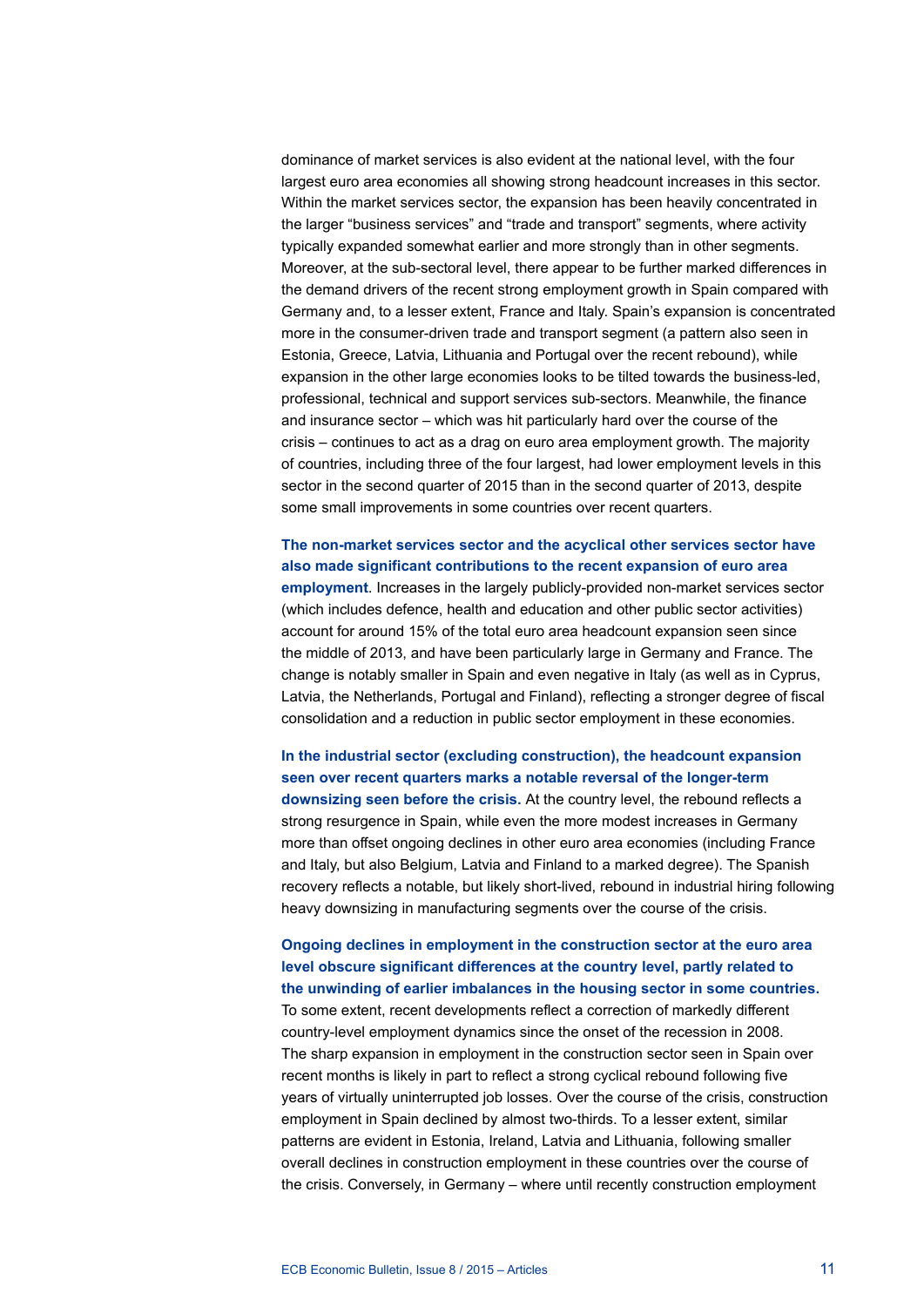## Cumulative growth in euro area value added and employment from the second quarter of 2013 to the second quarter of 2015



had continued to grow virtually uninterrupted after only a brief contraction in 2008 – a levelling-off means that by the middle of 2015, it was broadly unchanged from its 2013 level. Meanwhile, at the aggregate euro area level, ongoing job losses in construction in some countries (most notably Belgium, France and the Netherlands) have more than offset the recent Spanish employment rebound in this sector, albeit to a declining degree in recent quarters.

**The sectoral composition of the observed employment growth partly reflects the earlier and stronger growth in activity in the sectors**  which have driven the rebound. Chart 5 shows the cumulative growth in sectoral activity (as measured by the increase in value added) between the postcrisis trough reached in 2013 and 2015, compared with cumulative employment growth over this period. Observations above 100 on the horizontal axis show sectors in which employment expanded (i.e. all sectors except construction, and finance and insurance, while employment in industry increased only modestly). The heavy clustering of observations below the 45 degree line in part reflects an expected positive trend in

productivity growth, but is also likely to reflect the typical cyclical patterns seen in the aftermath of a recession – whereby firms may take some time to adjust their hiring strategies to match higher demand for output – as well as the reversal of earlier protracted periods of labour hoarding.

## **Chart 6**

Changes in euro area employment by sector from the second quarter of 2013 to the second quarter of 2015 and relative productivity levels before the crisis

(change in employment in thousands; sectoral productivity index relative to construction)



Sources: Eurostat and ECB calculations.

Note: Productivity levels are averages for each sector between the first quarter of 2000 and the first quarter of 2008, according to data availability.

**From a broader perspective, much of the recent employment growth seen across the euro area appears to have been concentrated in sectors with relatively low productivity levels (see Chart 6).** Comparing the expansion in employment by sector since the second quarter of 2013 with average productivity levels before the crisis (in order to abstract from artificially high productivity levels due to significant labour shedding in some sectors), Chart 6 shows that little of the recent increase in euro area employment has been concentrated in higher productivity sectors such as finance and insurance, or information and communication technology (ICT) services. Similar patterns are evident across most euro area economies. This pattern, which in many respects reflects the secular trend of structural change (towards a larger share of employment in services sectors) common to many advanced industrial economies, offers little prospect of a swift turnaround in the euro area's low productivity growth.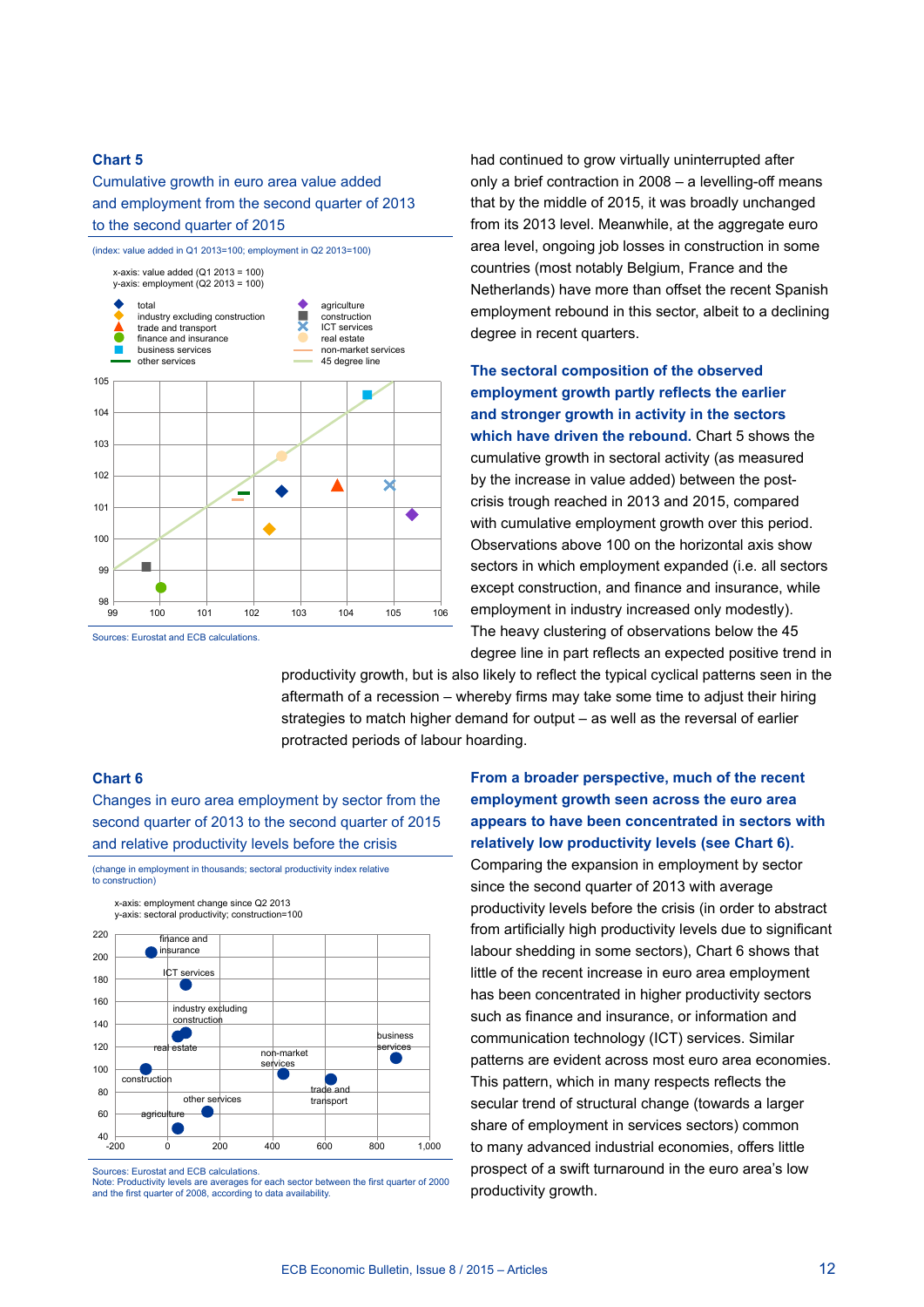## Variation in euro area average weekly hours worked over the crisis and in the post-crisis period

(average weekly hours per person employed) **a) Average weekly hours worked by sector b) Change in employment and average weekly hours worked by sector** 37 Q1 2008 Q1 2013  $Q2 2015$ 33  $29$ <sup>25</sup> <sup>1</sup> <sup>2</sup> <sup>3</sup> <sup>4</sup> <sup>5</sup> <sup>6</sup> <sup>7</sup> <sup>8</sup> <sup>9</sup> <sup>10</sup> 1 total 2 industry excluding construction 3 construction 4 trade and transport 5 ICT services 6 finance and insurance 7 real estate 8 business services 9 non-market services 10 other services

x-axis: employment change since Q2 2013 (percentage changes) y-axis: average weekly hours worked (Q2 2015)



#### Sources: Eurostat and ECB calculations.

Notes: Average weekly hours worked are shown at their pre-crisis peak in the first quarter of 2008 and post-crisis trough in the first quarter of 2013. Data for the agriculture sector are not shown, owing to a low degree of data reliability.

> **The significant sectoral changes observed over the course of the crisis also help to explain some of the marked reduction in total hours worked.** As Chart 7 shows, average weekly hours worked by people in employment fell markedly (by around 4%) over the crisis period and have barely recovered since. Reductions were particularly large in the construction sector, as well as in the industry excluding construction and trade and transport sectors, where average weekly hours were typically higher than in other sectors of the economy (see Chart 7, panel a). However, the recent rebound in employment has tended to be strongest in sectors where weekly hours are typically lower than average (see Chart 7, panel b), leading to an ongoing sluggish recovery in total hours worked across the economy (see Chart 1).

# 4 Worker and job characteristics behind the rebound in employment

**The majority of the net employment created across the euro area over the past two years has been concentrated among the higher-skilled, full-time and waged (as opposed to self-employed), with new temporary (i.e. limited duration) contracts slightly outnumbering permanent (i.e. open-ended) contracts – albeit with considerable cross-country heterogeneity (see Charts 8 to 13).** Women and older workers have been the main beneficiaries of the recent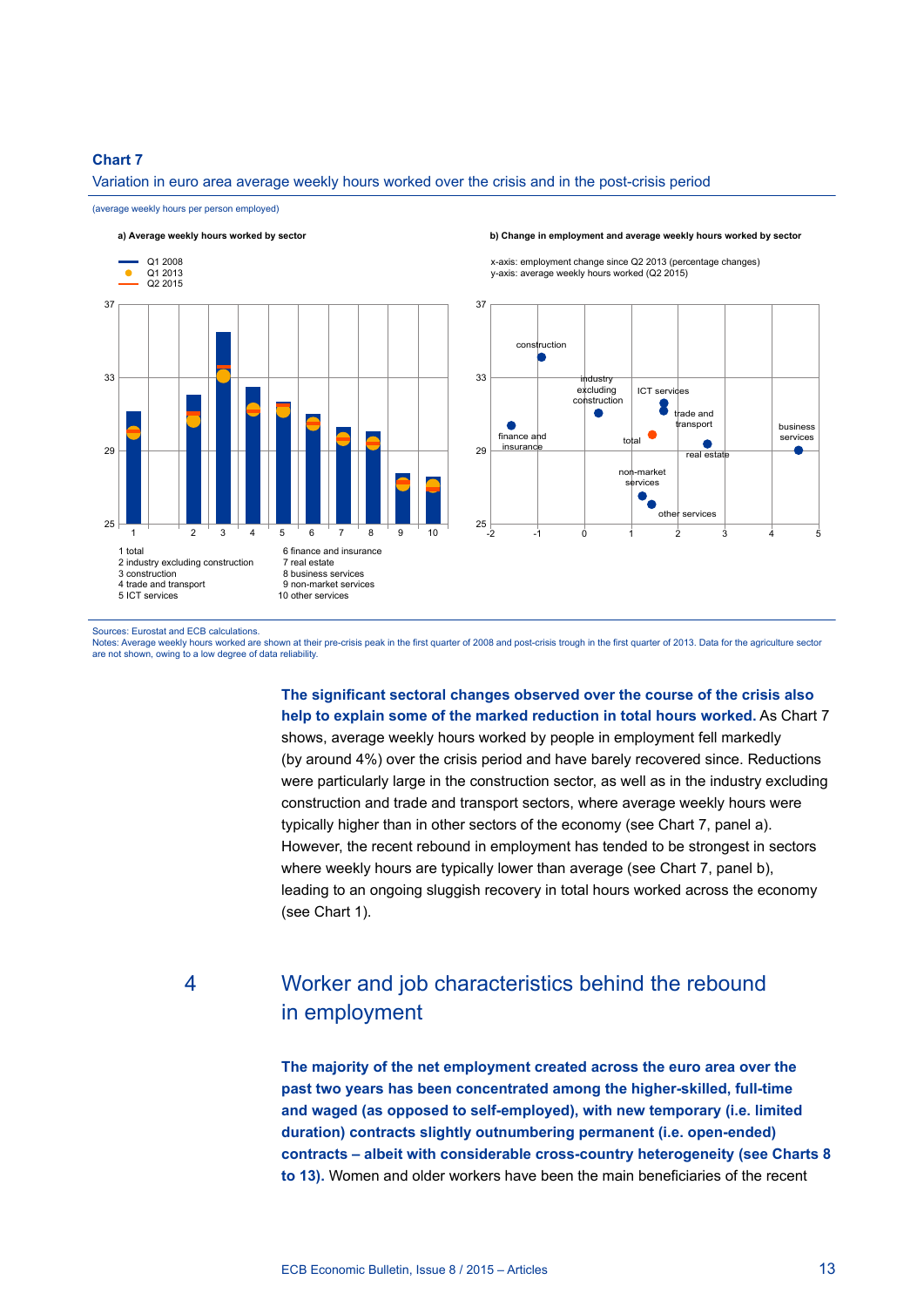employment increases, in keeping with broader employment trends also seen before the crisis. Recent data from the EU Labour Force Survey suggest that over 2 million new high-skilled positions have been created over the past two years.<sup>11</sup> Full-time employment remains ahead of part-time employment in terms of net employment creation by a ratio of two to one. Temporary contracts are a larger contributor than permanent contracts to employment growth in the euro area (accounting for 52% and 48% of net employment creation respectively since the second quarter of 2013), but there are considerable cross-country differences. As discussed below, while

## **Chart 8**

Net employment creation between the second quarter of 2013 and the second quarter of 2015 by level of skill



Sources: Eurostat and ECB calculations.

Notes: Low, medium and high skill levels relate to the highest educational attainments of workers, where low-skilled refers to basic, if any, school-leaving qualifications;<br>medium-skilled refers to higher secondary school qualifications (typically attained at ages 18-19); and high-skilled refers to tertiary (degree-level) qualifications.

declining overall at the euro area level, self-employment has become an important engine of job growth in some euro area countries.

**According to the latest EU Labour Force Survey, much of the net euro area employment created in recent quarters has been concentrated among the higher-skilled and tertiary-educated, with a (further) marked decline among those with few or basic school-leaving qualifications (see Chart 8).**  Increases in employment are strongly concentrated among the higher-skilled, often at the expense of the lower-skilled. This could be explained by a number of factors, not least ongoing structural changes in workplace demands necessitating higher skills as well as likely temporal variations in screening patterns among employers as skill levels increase among those seeking work.<sup>12</sup>

## **Germany is an exception to the broader euro area trend, with net employment growth tilted more towards medium-skilled workers.** Recent employment patterns observed in Germany thus appear

to contradict prevailing notions of a "hollowing out" of middle-skilled jobs.<sup>13</sup> However, they are likely in part to reflect the broader specialisation of the German economy in manufacturing (and thus a typically stronger reliance on intermediate craft and technician-level certification, as opposed to university-level qualifications), as well the greater prevalence of vocational education and training (via the dual system), which can provide an alternative entry route into many professional occupations in Germany.<sup>14</sup>

<sup>&</sup>lt;sup>11</sup> Computed by applying the change in the shares of high, medium and lower-skilled workers between the second quarters of 2013 to 2015 to national accounts data on changes in employment levels.

See, for example, Modestino, A.S., Shoag, D. and Ballance, J., "Upskilling: Do Employers Demand Greater Skill When Skilled Workers Are Plentiful?", *Federal Reserve Bank of Boston Working Paper*, No 14-17, 2015.

<sup>&</sup>lt;sup>13</sup> See, for example, Acemoglu, D. and Autor, D., "Skills, Tasks and Technologies: Implications for Employment and Earnings," *Handbook of Labor Economics*, Vol. 4, Part B, 2014, pp. 1043-1171.

<sup>14</sup> See Prais, S.J., *Productivity, education and skills: an international perspective*, Cambridge University Press, 1995, and Jarvis, V., O'Mahony, M. and Wessels, H., "Product Quality, Productivity and Competitiveness", *NIESR Occasional Paper Series*, No 55, National Institute of Economic and Social Research, 2002.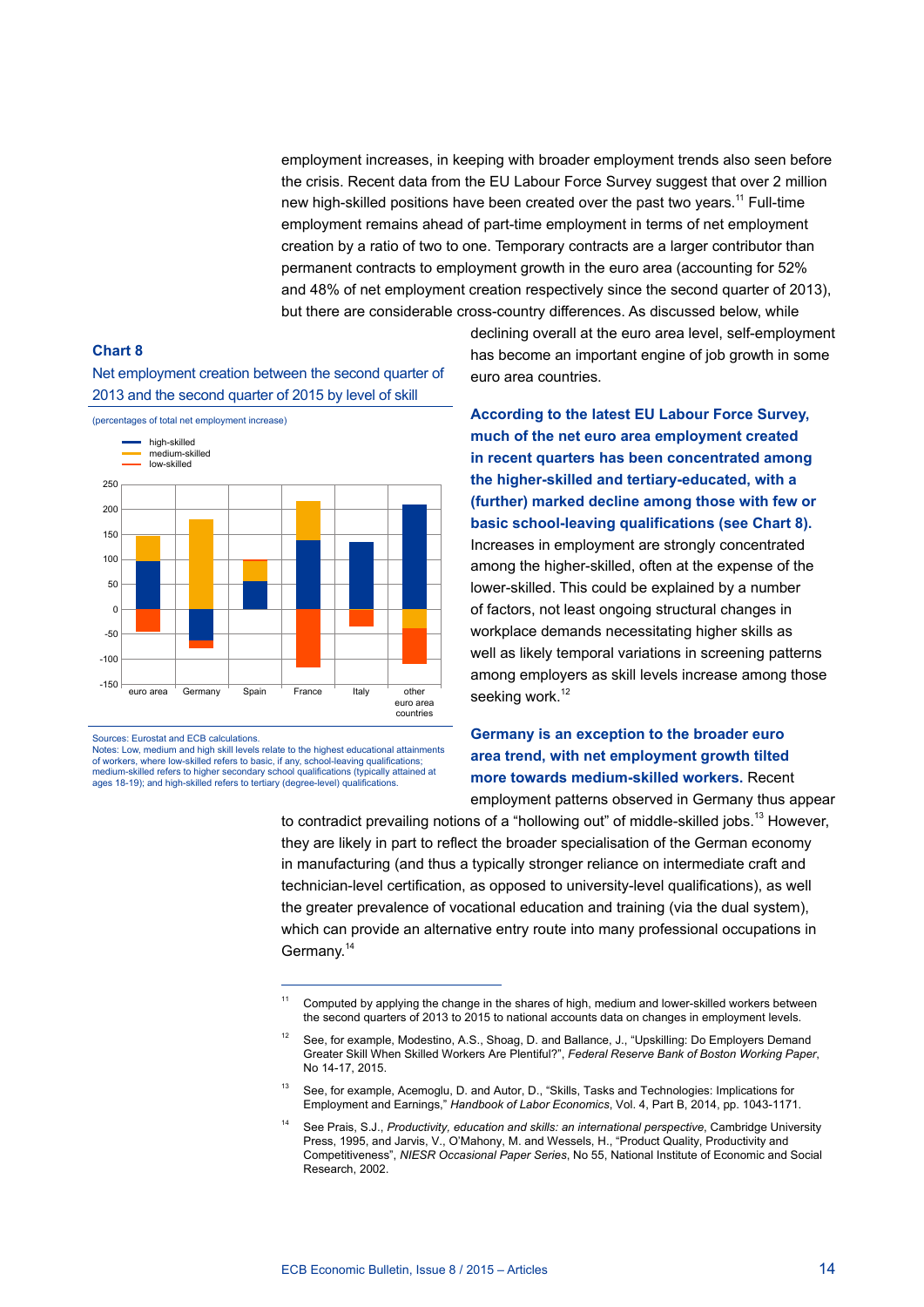Net employment creation between the second quarter of 2013 and the second quarter of 2015 by gender



Sources: Eurostat and ECB calculations.

## **Chart 10**





Sources: Eurostat and ECB calculations.

**The recent growth in employment has been heavily concentrated among women and older workers (see Charts 9 and 10), in part reflecting longer-term trends in employment growth also seen before the crisis.** The recently stronger increase in employment growth among women at the euro area level is broad-based and visible in all countries except Spain and Italy. In large part, this pattern reflects the ongoing secular rise in female participation in the labour market, which did not diminish over the crisis. It also in part reflects the concentration of recent employment growth in sectors which typically have higher proportions of women among headcount totals.

**Significant ongoing increases in the employment of older workers have been noted throughout the crisis.**<sup>15</sup> The trend reflects several underlying factors, not least earlier structural reforms to pension and benefits systems designed to delay retirement ages, as well as changes in the composition of the group of older workers, with rising educational levels increasing the returns from longer working lives. In addition, recent developments may also reflect increased financial needs following losses in household wealth or income as a result of the financial crisis. Moreover, while younger workers were certainly severely hit over the course of the crisis, it is unclear to what extent recent modest declines in euro area employment of under 25-year-olds primarily reflect broader labour demand trends towards increased skill requirements, as outlined above, or secular supply-side trends towards younger cohorts staving in education for longer.<sup>16</sup>

See, for example, the 2012 Structural Issues Report entitled "Euro area labour markets and the crisis", ECB, October 2012 as well as "All in it together? The experience of different labour market groups following the crisis", in *OECD Employment Outlook 2013*, OECD.

 $16$  One conclusion which cannot be drawn from Chart 9 is that the low employment creation for young people seen over the past two years reflects a rationing of jobs in favour of older workers. Two recent careful microeconometric studies suggest that for many local labour markets, youth employment is often a complement to the additional employment of older workers. See, for instance, the box entitled "The lump of labour fallacy: a reassessment for the euro area" in "Comparisons and contrasts of the impact of the crisis on euro area labour markets", *Occasional Paper Series*, No 159, ECB, February 2015, and Böheim, R., "The effect of early retirement schemes on youth employment" *IZA World of Labor*, 2014: 70.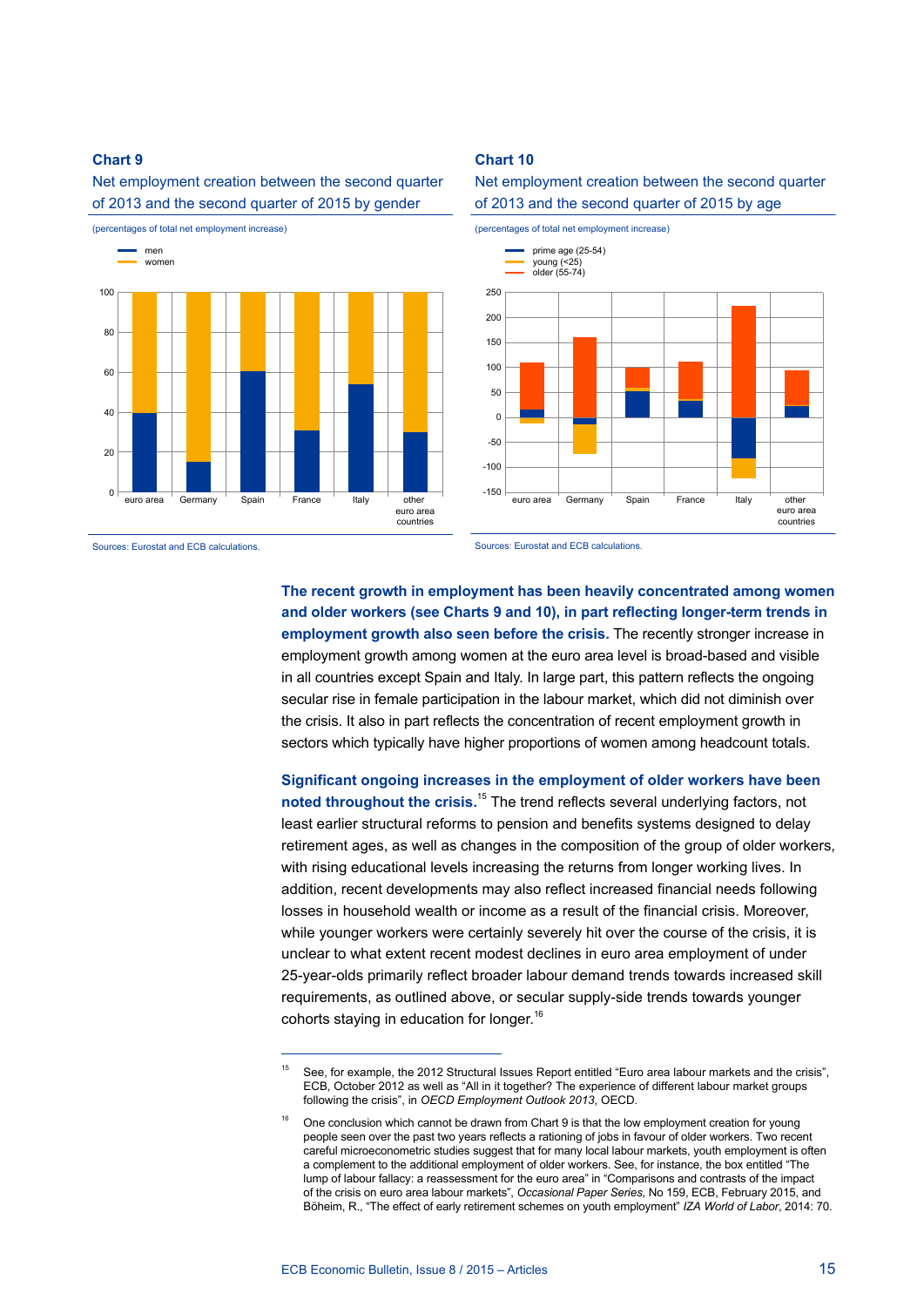Net employment creation between the second quarter of 2013 and the second quarter of 2015: full and part-time employment



## **Chart 12**

Net employment creation between the second quarter of 2013 and the second quarter of 2015 by contract status



Sources: Eurostat and ECB calculations.

Sources: Eurostat and ECB calculations.

## **66% of the recent net euro area employment growth is a result of fulltime employment, although cross-country differences are substantial**

**(see Chart 11).** The latest data show that between the second quarters of 2013 and 2015, full-time employment accounted for just under 50% of the total net headcount increase in Germany and 57% in France. In Spain it accounted for almost 93%, reflecting in part the proportionately stronger sectoral concentration of the employment increase in industry and construction. In Italy, around 63% of the (more modest) increase in headcount employment was due to a rise in part-time work. The proportions are notably higher in some countries – in particular Estonia, the Netherlands and Austria – where part-time job creation now contrasts with net declines in full-time jobs.

**Cross-country heterogeneity is particularly evident in the mix of permanent and temporary jobs within the increase in employment.** Chart 12 shows that while roughly equal proportions of the employment created over the period up to the second quarter of 2015 at the euro area level have been on permanent and temporary contracts (48% and 52% respectively), in France and Spain temporary contracts underlie around 70% of the net employment increases.17 The share of temporary contracts in new employment also exceeds the euro area average in Greece and Italy. Meanwhile in Germany (as well as Ireland, Austria and, to a lesser extent, Latvia and Lithuania), the past two years' employment growth has led to a marked increase in the number of people on permanent contracts, and even a modest decline in the total number of those with temporary contracts.

In Slovakia the proportion is higher still, with all of the net employment growth seen since the middle of 2013 due to temporary contracts. While temporary contracts remain considerably more prevalent in Spain than in many euro area countries – at just under 24% of total employment, compared with around 15% on average for the euro area – their usage remains considerably lower than before the crisis, when they covered around one-third of total employment.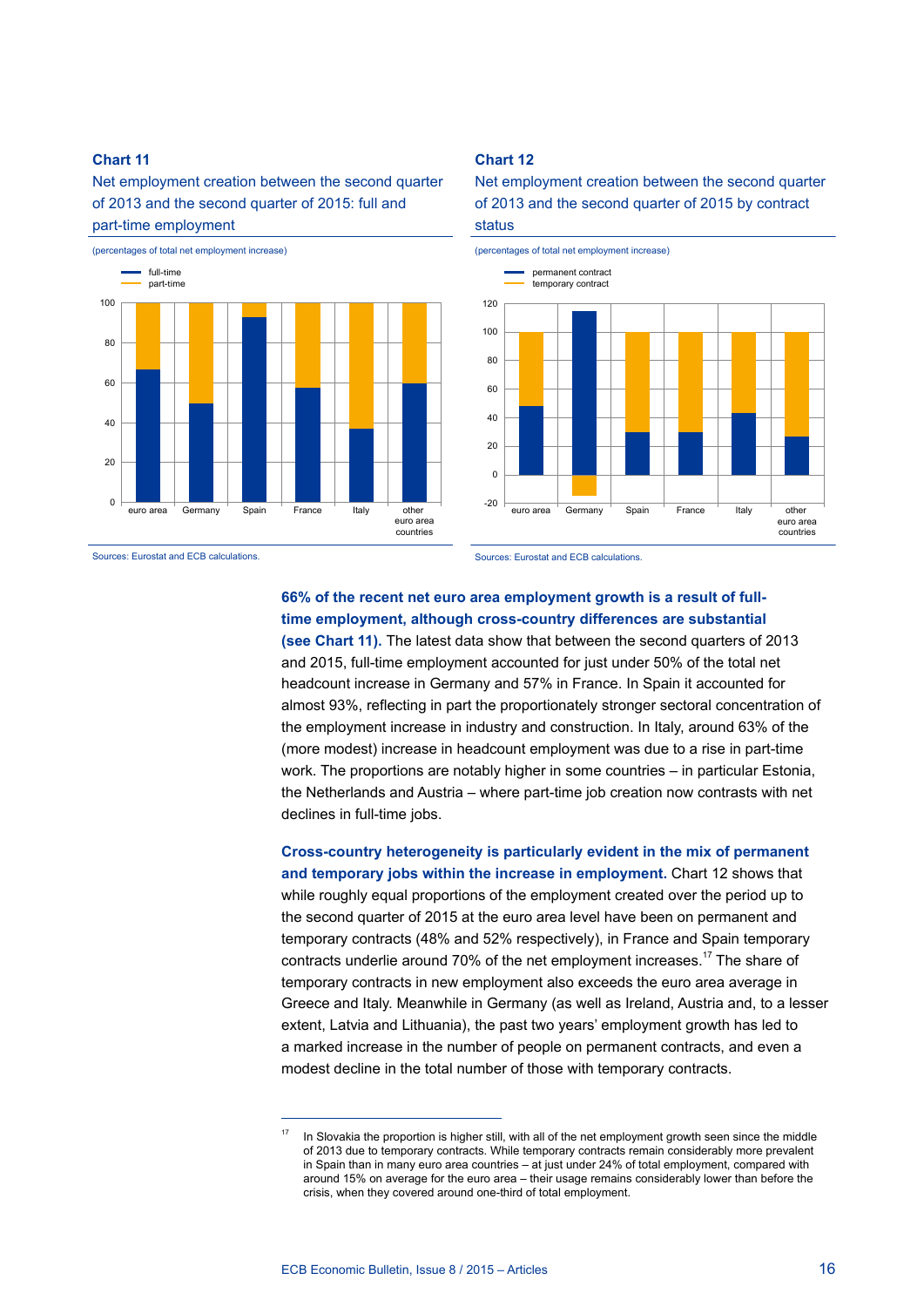Net employment creation between the second quarter of 2013 and the second quarter of 2015: employment and self-employment



Sources: Eurostat and ECB calculations.

**According to the latest EU Labour Force Survey, self-employment has made a modest contribution to the recent employment expansion in some euro area economies, but has declined over the course of the rebound at the euro area level.** While self-employment has typically been slowly declining across the euro area since the onset of the recession in 2008 (to some extent reversing the modest positive growth seen before the crisis), it has made a positive contribution to the recent employment expansion in France, where job growth by other means has been relatively modest, generating around 15% of the total net employment creation since the second quarter of 2013. This is also the case, to a lesser extent, in Spain. In a number of countries – such as Belgium, Estonia, Ireland, the Netherlands and Slovenia – the proportions are higher, in part reflecting wider structural changes in business organisation (moves to outsourcing, freelancing, etc.), as well as changing labour market trends and demographics.<sup>18</sup> At the euro area level, however, offsetting declines in self-employment elsewhere

(particularly in Germany and, to a lesser extent, Italy) have resulted in an overall decline in self-employment over the course of the employment rebound.

# 5 Concluding remarks

**Following a largely domestically driven rebound in euro area GDP, euro area employment has increased by just over 2.2 million.** While this is not yet enough to make up for the large losses seen over the course of the protracted economic crisis, the gap with pre-crisis levels has halved and employment growth has been broadly spread, including to many of the countries hardest hit by the crisis.

**At the sectoral level, net employment growth has been heavily concentrated in the services sector.** This is particularly the case in the trade and transport, business services and non-market services sectors, where expansion in activity is typically more employment-rich than in other sectors. The sectoral dimension of the expansion also helps to explain the relatively lacklustre increase in total hours worked since the depths of the crisis, given typically lower average weekly hours per person in the sectors where employment growth has been strongest since the recovery.

Similar trends have been noted in the United Kingdom, where self-employment growth has been particularly robust in recent years, a development attributed in part to cyclical factors and in part to demographic trends (older workers wishing to remain in the labour market). See, for instance, Sadomir, T., "Self-employment: what can we learn from recent developments?", *Quarterly Bulletin*, Bank of England, 2015 Q1.